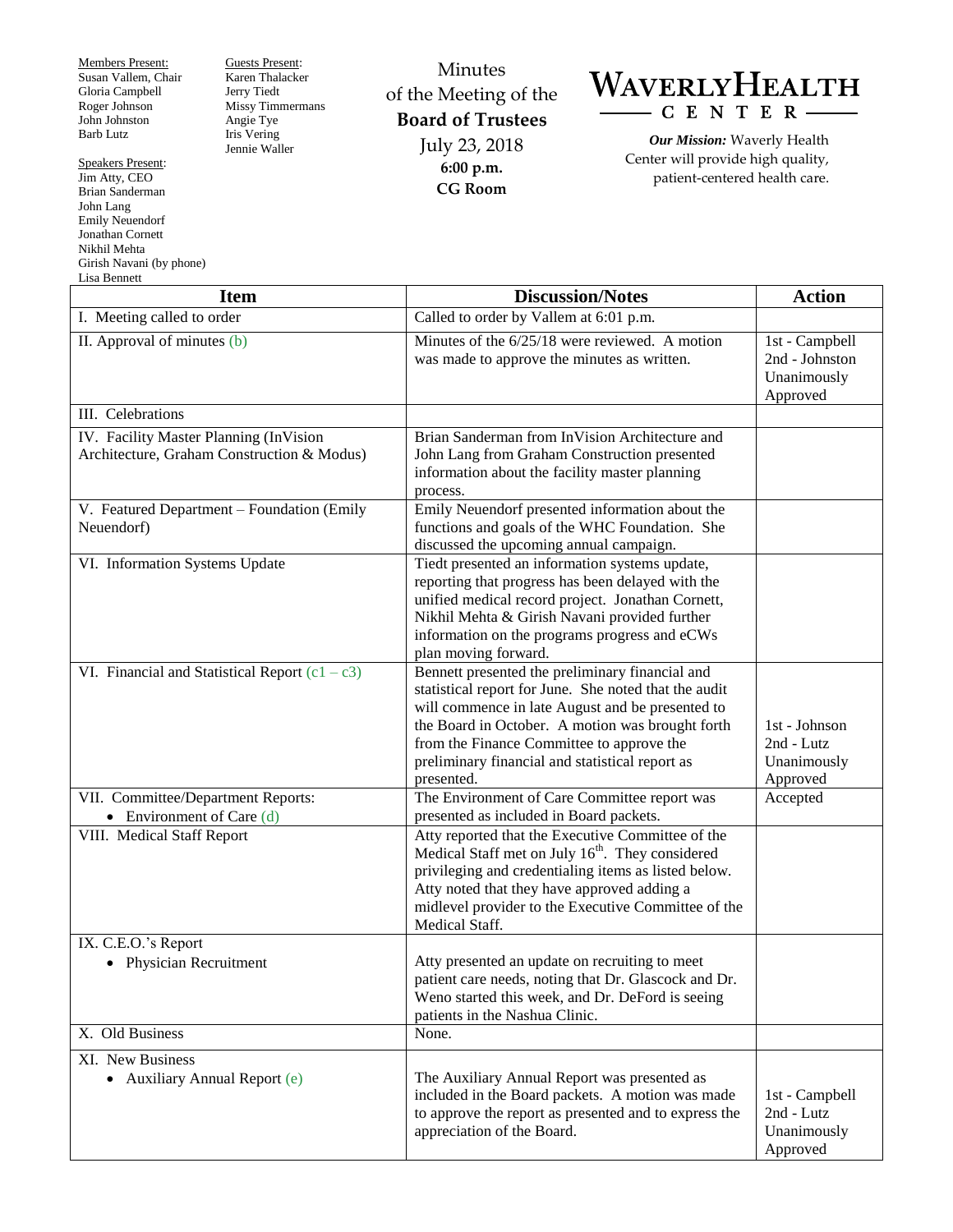| Compliance Program Annual Evaluation<br>$\bullet$<br>(f1 & 2f2)                                                                                                                                                                                                                                                                                                                                                                                                  | Bennett presented the annual compliance program<br>evaluation as included in the Board packets. A<br>motion was made to approve the annual evaluation<br>as presented.                                                                                                                                                                                       | 1st - Johnson<br>2nd - Johnston<br>Unanimously<br>Approved  |
|------------------------------------------------------------------------------------------------------------------------------------------------------------------------------------------------------------------------------------------------------------------------------------------------------------------------------------------------------------------------------------------------------------------------------------------------------------------|--------------------------------------------------------------------------------------------------------------------------------------------------------------------------------------------------------------------------------------------------------------------------------------------------------------------------------------------------------------|-------------------------------------------------------------|
| Denman & Company Engagement Letter<br>$\bullet$<br>$(g1 - g3)$                                                                                                                                                                                                                                                                                                                                                                                                   | Bennett presented an engagement letter with<br>Denman & Company, LLP for audit services.<br>Bennett noted that the agreement includes auditing<br>the Foundation to comply with regulations. A<br>motion was made to approve the three year<br>agreement with Denman & Company, LLP for audit<br>services.                                                   | 1st - Johnston<br>2nd - Campbell<br>Unanimously<br>Approved |
| <b>Request for Privileges:</b><br>$\bullet$<br>• Nicholas Masse, MD - Courtesy,<br>Radiology, RCI<br>Robin Farley, OPA-C - Courtesy,<br>Orthopedic Physician Assistant, CVMS<br>· Jason Jampoler, RN First Assist -<br>Active, General Surgery, WHC                                                                                                                                                                                                              | Privileging items were presented as individually<br>listed at left. All files have been reviewed by the<br>Executive Committee of the Medical Staff. The<br>Executive Committee recommends approval. A<br>motion was made to approve all privileging items as<br>individually considered and recommended by the<br>Executive Committee of the Medical Staff. | 1st - Johnson<br>2nd - Lutz<br>Unanimously<br>Approved      |
| Provisional Appointment to Medical Staff:<br>Colin DeFord, DO - Active, Family<br>Practice, WHC<br>· Barbara Weno, MD - Active, OB-Gyn,<br><b>WHC</b><br>• Natasha Broom, CRNA - Courtesy<br>(Locums), Anesthesia, Iowa Anesthesia<br>• Maryl Smith, ARNP - Consulting,<br>Psychiatric & Mental Health, Integrated<br><b>Telehealth Partners</b><br>· Michaelangelo Fuortes, MD - Courtesy,<br>Radiology, RCI<br>Scott Harring, MD - Courtesy,<br>Radiology, RCI |                                                                                                                                                                                                                                                                                                                                                              |                                                             |
| • Updated Privileges:<br>· Brad Zeithamel, DNP, CRNA, ARNP -<br>Interventional Pain Management, Iowa<br>Anesthesia (Addition of Anesthesia<br><b>Clinical Privileges)</b>                                                                                                                                                                                                                                                                                        |                                                                                                                                                                                                                                                                                                                                                              |                                                             |
| Recommendations Regarding Provisional<br>Status:<br>Hetal Patel, MD - Active, Family<br>Practice, WHC<br>• Tracy Elliott, ARNP - Courtesy, Family<br>Practice, CVMS                                                                                                                                                                                                                                                                                              |                                                                                                                                                                                                                                                                                                                                                              |                                                             |
| <b>Resignation from Medical Staff:</b><br>Toni Luck, ARNP - Active, Emergency<br>Medicine, WHC                                                                                                                                                                                                                                                                                                                                                                   |                                                                                                                                                                                                                                                                                                                                                              |                                                             |
| New/Updated Clinical Privilege Forms:<br>• RN First Assistant (h1)<br>$\blacksquare$ Urology (h2)                                                                                                                                                                                                                                                                                                                                                                | The new/revised clinical privilege forms, listed at<br>left, were presented for review as included in the<br>Board packets. The privilege forms have been                                                                                                                                                                                                    |                                                             |
| New/Revised Policies & Procedures:<br>None                                                                                                                                                                                                                                                                                                                                                                                                                       | reviewed by the Executive Committee of the Medical<br>Staff and are recommended for approval. A motion<br>was made to approve the privilege forms as written.                                                                                                                                                                                                | 1st - Campbell<br>2nd - Johnson<br>Unanimously              |
| Finance Committee (i)                                                                                                                                                                                                                                                                                                                                                                                                                                            | Bennett reported that the Finance Committee met<br>this morning, minutes from the meeting were                                                                                                                                                                                                                                                               | Approved                                                    |